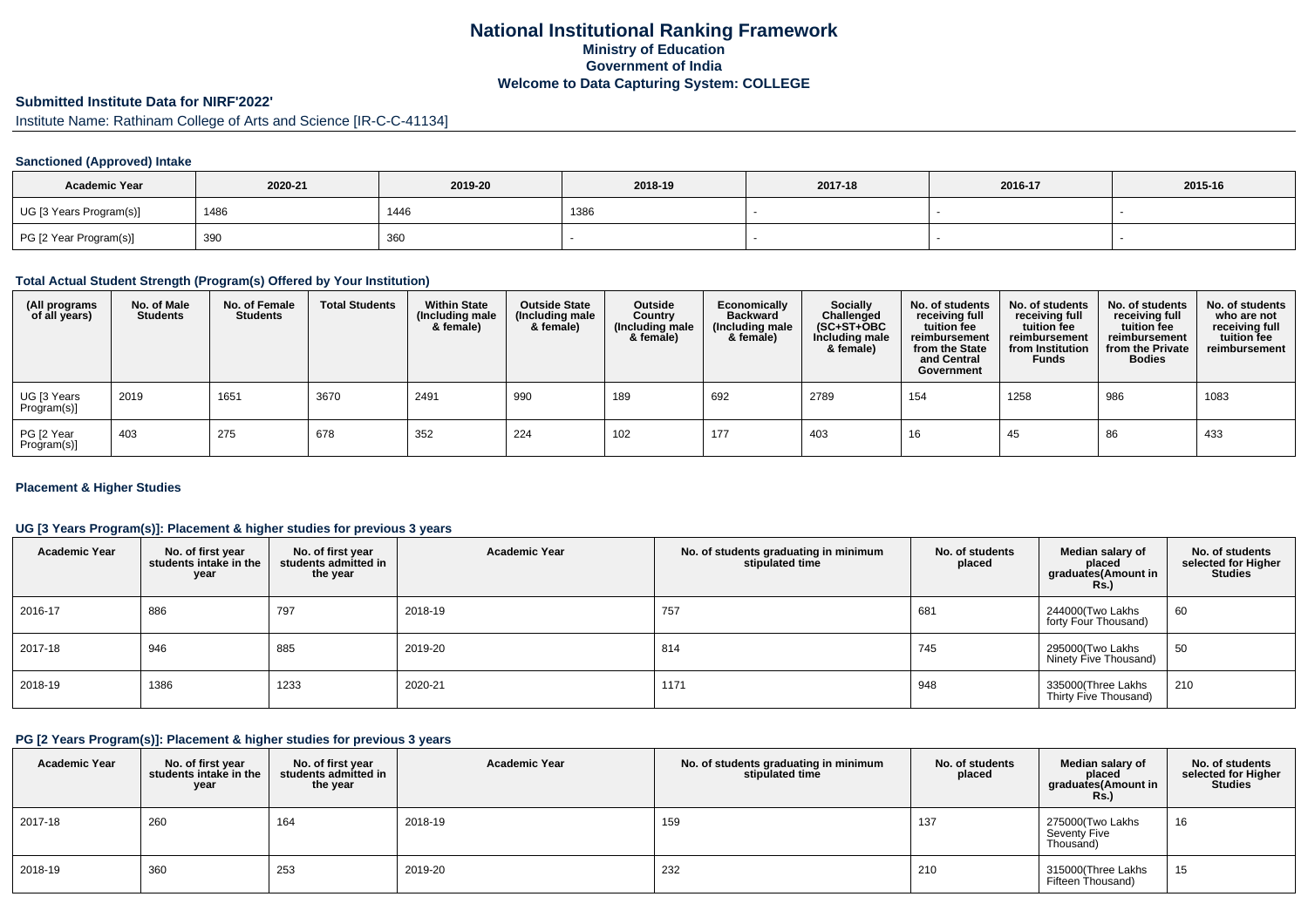| 2019-20 | 360<br>∪∪ບ | -270 | 2020-21 | 240 | 216 | .akhs<br>Sixtv<br><sup>.</sup> Thousand |  |
|---------|------------|------|---------|-----|-----|-----------------------------------------|--|
|---------|------------|------|---------|-----|-----|-----------------------------------------|--|

## **Financial Resources: Utilised Amount for the Capital expenditure for previous 3 years**

| <b>Academic Year</b>                                       | 2020-21                                                     | 2019-20                                                                                              | 2018-19                                                      |  |  |
|------------------------------------------------------------|-------------------------------------------------------------|------------------------------------------------------------------------------------------------------|--------------------------------------------------------------|--|--|
|                                                            | <b>Utilised Amount</b>                                      | <b>Utilised Amount</b>                                                                               | <b>Utilised Amount</b>                                       |  |  |
|                                                            |                                                             | Annual Capital Expenditure on Academic Activities and Resources (excluding expenditure on buildings) |                                                              |  |  |
| Library                                                    | 3685452 (Thirty Six Lakhs Eighty Five Thousand four hundred | 3145645 (Thirty one lakh forty five thousand six hundred and                                         | 2743183 (twenty seven lakh forty three thousand one hundred  |  |  |
|                                                            | and fifty two)                                              | forty five)                                                                                          | and eighty three)                                            |  |  |
| New Equipment for Laboratories                             | 10259885 (One Crore two lakhs fifty nine thousand eight     | 7589600 (Seventy Five Lakhs Eighty Nine Thousand and six                                             | 4284728 (Forty two lakh eighty four thousand seven hundred   |  |  |
|                                                            | hundred and eighty five)                                    | hundred)                                                                                             | and twenty eight)                                            |  |  |
| Other expenditure on creation of Capital Assets (excluding | 21507892 (Two crore fifteen lakh seven thousand eight       | 16542100 (One Crore Sixty Five Lakh forty two thousand and                                           | 13104216 (one crore thiry one lakh four thousand two hundred |  |  |
| expenditure on Land and Building)                          | hundred and ninety two)                                     | one hundred)                                                                                         | and sixteen)                                                 |  |  |

## **Financial Resources: Utilised Amount for the Operational expenditure for previous 3 years**

| Academic Year                                                                                                                                                                                   | 2020-21                                                                                     | 2019-20                                                                               | 2018-19                                                                                 |  |
|-------------------------------------------------------------------------------------------------------------------------------------------------------------------------------------------------|---------------------------------------------------------------------------------------------|---------------------------------------------------------------------------------------|-----------------------------------------------------------------------------------------|--|
|                                                                                                                                                                                                 | <b>Utilised Amount</b>                                                                      | <b>Utilised Amount</b>                                                                | <b>Utilised Amount</b>                                                                  |  |
|                                                                                                                                                                                                 |                                                                                             | <b>Annual Operational Expenditure</b>                                                 |                                                                                         |  |
| Salaries (Teaching and Non Teaching staff)                                                                                                                                                      | 74685216 (Seven Crore forty six lakh eighty five thousand two<br>hundred and sixteen)       | 69251200 (six crore ninety two lakh fifty one thousand and two<br>hundred)            | 63186965 (six crore thirty one lakh eighty six thousand nine<br>hundred and sixty five) |  |
| Maintenance of Academic Infrastructure or consumables and<br>other running expenditures (excluding maintenance of hostels<br>and allied services, rent of the building, depreciation cost, etc) | 22565478 (Two crore twenty five lakh sixty five thousand four<br>hundred and seventy eight) | 18545780 (one crore eighty five lakh forty five thousand seven<br>hundred and eighty) | 15851740 (one crore fifty eight lakh fifty one thousand seven<br>hundred and forty)     |  |
| Seminars/Conferences/Workshops                                                                                                                                                                  | 8545122 (Eighty five lakh forty five thousand one hundred and<br>twenty two)                | 7586452 (Seventy five lakh eighty six thousand four hundred<br>and fifty two)         | 6098514 (Sixty lakh ninety eight thousand five hundred and<br>fourteen)                 |  |

## **PCS Facilities: Facilities of physically challenged students**

| 1. Do your institution buildings have Lifts/Ramps?                                                                                                         | Yes, more than 80% of the buildings |
|------------------------------------------------------------------------------------------------------------------------------------------------------------|-------------------------------------|
| 2. Do your institution have provision for walking aids, including wheelchairs and transportation from one building to another for<br>handicapped students? | Yes                                 |
| 3. Do your institution buildings have specially designed toilets for handicapped students?                                                                 | Yes, more than 80% of the buildings |

# **Faculty Details**

| Srno | Name             | Age | Designation                | Gender | Qualification | Experience (In<br>Months) | <b>Currently working</b><br>with institution? | <b>Joining Date</b> | <b>Leaving Date</b>      | <b>Association type</b> |
|------|------------------|-----|----------------------------|--------|---------------|---------------------------|-----------------------------------------------|---------------------|--------------------------|-------------------------|
|      | A Mary Diana     | 38  | <b>Assistant Professor</b> | Female | Ph.D          | 86                        | Yes                                           | 14-11-2016          | $-$                      | Regular                 |
|      | A Saravana Kumar | 37  | <b>Assistant Professor</b> | Male   | Ph.D          | 170                       | Yes                                           | 02-02-2017          | $\sim$ $\sim$            | Regular                 |
|      | Anandajothi V    | 45  | <b>Assistant Professor</b> | Female | M.A           | 100                       | Yes                                           | 10-06-2016          | $- -$                    | Regular                 |
|      | Anisha Devi K    | 34  | <b>Assistant Professor</b> | Female | M.Sc.         | 100                       | Yes                                           | 13-06-2016          | $ \sim$                  | Regular                 |
|      | Arivazhagan S    | 33  | <b>Assistant Professor</b> | Male   | <b>MBA</b>    | 84                        | Yes                                           | 26-12-2012          | $\overline{\phantom{a}}$ | Regular                 |
|      | B Ananda Kumar   | 43  | <b>Assistant Professor</b> | Male   | M. Phil       | 86                        | Yes                                           | 18-05-2015          | $- -$                    | Regular                 |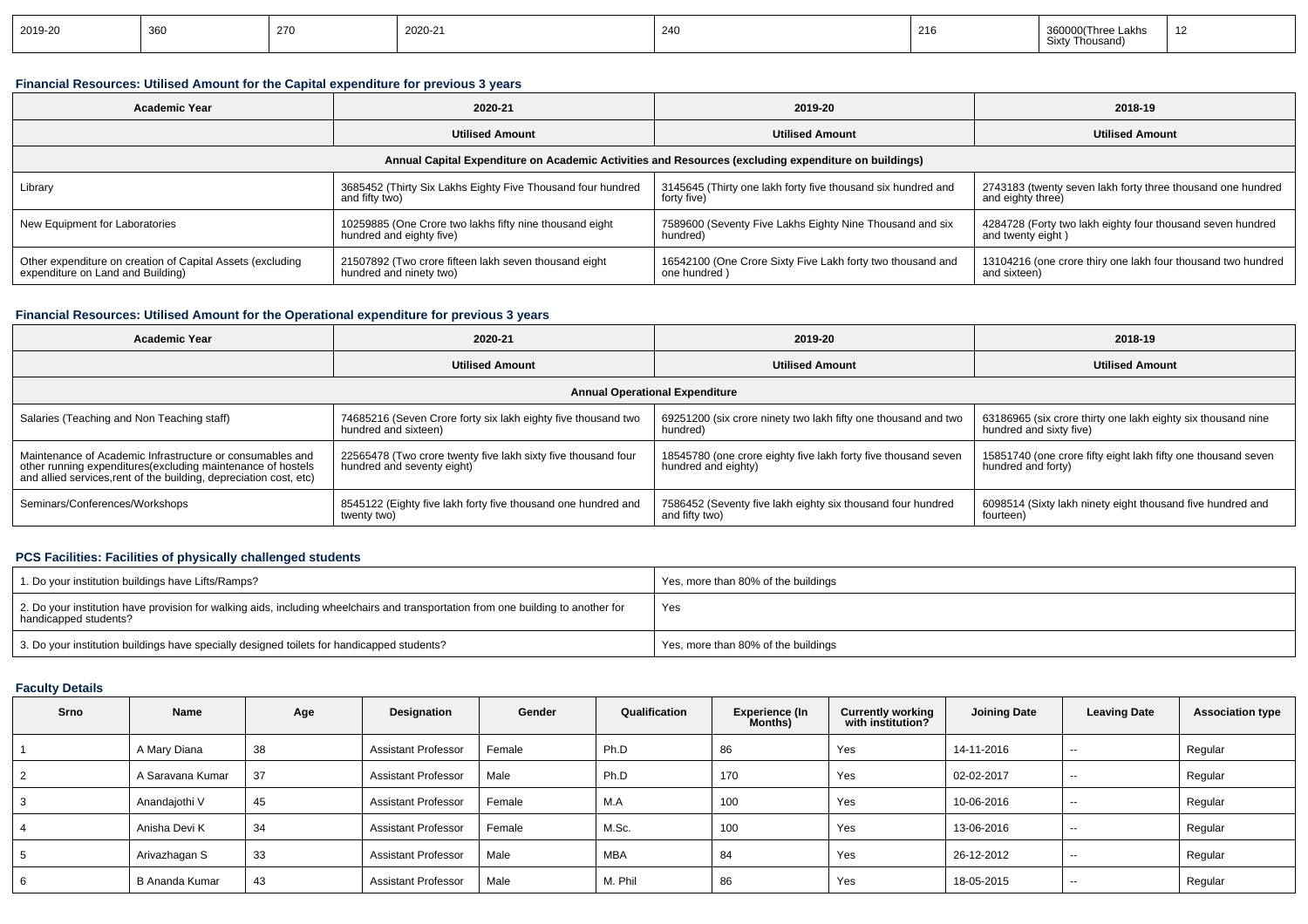| $\overline{7}$ | <b>BrindhaDevi S</b> | 29 | <b>Assistant Professor</b>                          | Female | M. Phil    | 87  | Yes | 16-11-2016 | $\overline{\phantom{a}}$ | Regular |
|----------------|----------------------|----|-----------------------------------------------------|--------|------------|-----|-----|------------|--------------------------|---------|
| 8              | D Jeyanthi Prasanna  | 39 | <b>Assistant Professor</b>                          | Female | Ph.D       | 154 | Yes | 01-11-2012 | $\sim$                   | Regular |
| 9              | Dhanaraj V T         | 38 | <b>Assistant Professor</b>                          | Male   | Ph.D       | 208 | Yes | 16-07-2012 | $\overline{\phantom{a}}$ | Regular |
| 10             | Dhinakaran S         | 39 | <b>Assistant Professor</b>                          | Male   | Ph.D       | 198 | Yes | 07-07-2008 | $\overline{\phantom{a}}$ | Regular |
| 11             | Gnanasekar M         | 29 | <b>Assistant Professor</b>                          | Male   | M. Phil    | 86  | Yes | 14-11-2016 | $\overline{\phantom{a}}$ | Regular |
| 12             | <b>HARIKARAN S</b>   | 36 | <b>Assistant Professor</b>                          | Male   | Ph.D       | 172 | Yes | 13-06-2012 | $\overline{\phantom{a}}$ | Regular |
| 13             | Hemalatha T M        | 46 | <b>Assistant Professor</b>                          | Female | Ph.D       | 298 | Yes | 03-06-2008 | $\overline{\phantom{a}}$ | Regular |
| 14             | Juliana Gnanaselvi   | 40 | Assistant Professor                                 | Female | Ph.D       | 178 | Yes | 23-12-2016 | $\overline{\phantom{a}}$ | Regular |
| 15             | K SARANYA            | 33 | Assistant Professor                                 | Female | Ph.D       | 118 | Yes | 04-08-2014 | $\sim$                   | Regular |
| 16             | Kavitha S            | 42 | <b>Assistant Professor</b>                          | Female | Ph.D       | 160 | Yes | 16-11-2016 | $\overline{\phantom{a}}$ | Regular |
| 17             | Madan A Sendhil      | 48 | Dean / Principal /<br>Director / Vice<br>Chancellor | Male   | Ph.D       | 274 | Yes | 01-03-2003 | $\overline{\phantom{a}}$ | Regular |
| 18             | Manimegalai R        | 40 | <b>Assistant Professor</b>                          | Female | M. Phil    | 120 | Yes | 25-05-2015 | $\overline{\phantom{a}}$ | Regular |
| 19             | Parameswari N        | 44 | Assistant Professor                                 | Female | Ph.D       | 230 | Yes | 13-07-2006 | $\overline{\phantom{a}}$ | Regular |
| 20             | Parimala R           | 44 | <b>Assistant Professor</b>                          | Female | Ph.D       | 64  | Yes | 21-03-2012 | $\overline{\phantom{a}}$ | Regular |
| 21             | R Manikam            | 42 | Associate Professor                                 | Male   | Ph.D       | 207 | Yes | 02-06-2003 | $\overline{\phantom{a}}$ | Regular |
| 22             | R Muralidharan       | 42 | Dean / Principal /<br>Director / Vice<br>Chancellor | Male   | Ph.D       | 260 | Yes | 02-01-2014 | $\overline{\phantom{a}}$ | Regular |
| 23             | Raja S               | 40 | <b>Assistant Professor</b>                          | Male   | M. Phil    | 207 | Yes | 02-06-2008 | $\overline{\phantom{a}}$ | Regular |
| 24             | Rajbalaji D          | 36 | <b>Assistant Professor</b>                          | Male   | Ph.D       | 192 | Yes | 18-06-2012 | $\overline{\phantom{a}}$ | Regular |
| 25             | Renuka K             | 39 | <b>Assistant Professor</b>                          | Female | Ph.D       | 228 | Yes | 06-06-2011 | $\sim$                   | Regular |
| 26             | S KRISHNA KUMAR      | 35 | <b>Assistant Professor</b>                          | Male   | Ph.D       | 96  | Yes | 02-06-2014 | $\overline{\phantom{a}}$ | Regular |
| 27             | S SYED<br>SHAJAHAAN  | 37 | Associate Professor                                 | Male   | Ph.D       | 140 | Yes | 03-06-2013 | $\overline{\phantom{a}}$ | Regular |
| 28             | Sangeetha R          | 30 | <b>Assistant Professor</b>                          | Female | <b>MBA</b> | 92  | Yes | 25-03-2015 | $\overline{\phantom{a}}$ | Regular |
| 29             | Santhiya A           | 30 | Assistant Professor                                 | Female | M.COM      | 118 | Yes | 08-06-2015 | $\overline{\phantom{a}}$ | Regular |
| 30             | Santhosh Kumar B     | 37 | <b>Assistant Professor</b>                          | Male   | Ph.D       | 190 | Yes | 16-08-2016 | $\overline{\phantom{a}}$ | Regular |
| 31             | Saranya S            | 32 | <b>Assistant Professor</b>                          | Female | M. Phil    | 92  | Yes | 23-12-2016 | $\overline{\phantom{a}}$ | Regular |
| $32\,$         | Sargurunathan K      | 30 | <b>Assistant Professor</b>                          | Male   | M.Sc.      | 120 | Yes | 01-12-2014 | $\overline{\phantom{a}}$ | Regular |
| 33             | Sathiya M            | 33 | <b>Assistant Professor</b>                          | Female | M. Phil    | 73  | Yes | 22-05-2017 | $\sim$                   | Regular |
| 34             | Sathyakala           | 40 | <b>Assistant Professor</b>                          | Female | Ph.D       | 162 | Yes | 01-06-2016 | $\overline{\phantom{a}}$ | Regular |
| $35\,$         | Senthilkumar R       | 47 | <b>Assistant Professor</b>                          | Male   | Ph.D       | 94  | Yes | 15-04-2014 | $\overline{\phantom{a}}$ | Regular |
| 36             | Shylaja S            | 31 | <b>Assistant Professor</b>                          | Female | Ph.D       | 132 | Yes | 18-05-2015 | $\overline{\phantom{a}}$ | Regular |
| 37             | SINGU B H            | 36 | <b>Assistant Professor</b>                          | Male   | Ph.D       | 190 | Yes | 25-06-2012 | ۰.                       | Regular |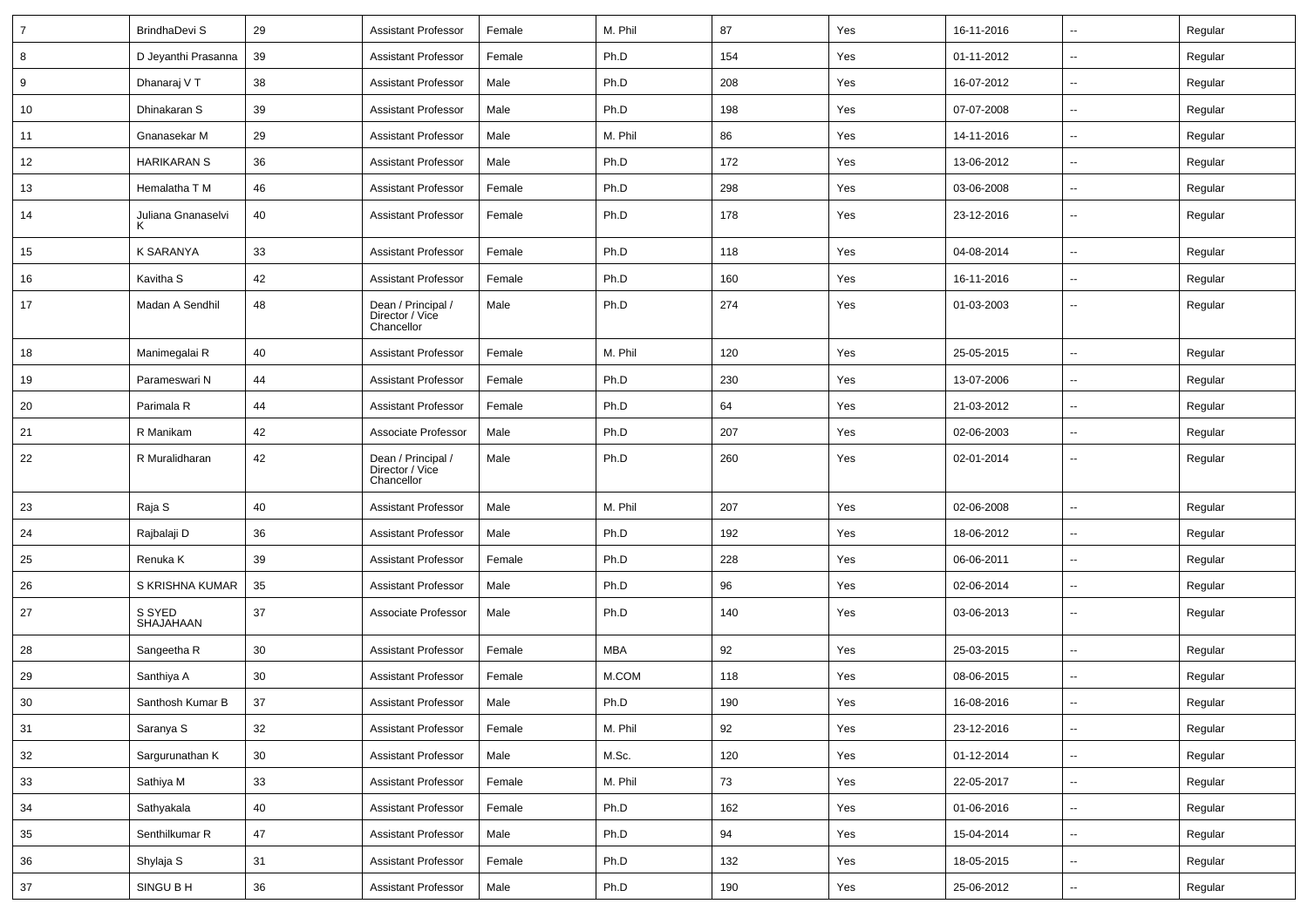| 38 | Sivaganesan S          | 43              | <b>Assistant Professor</b> | Male   | Ph.D       | 243 | Yes | 23-12-2016 | $\sim$                   | Regular |
|----|------------------------|-----------------|----------------------------|--------|------------|-----|-----|------------|--------------------------|---------|
| 39 | Sri Raja Priya S       | 30 <sup>°</sup> | <b>Assistant Professor</b> | Female | M.Sc.      | 98  | Yes | 05-05-2016 | $\sim$                   | Regular |
| 40 | Sridhar                | 37              | Professor                  | Male   | Ph.D       | 76  | Yes | 23-02-2017 | $\overline{\phantom{a}}$ | Regular |
| 41 | Subhashini S           | 47              | Associate Professor        | Female | Ph.D       | 92  | Yes | 23-02-2017 | $\overline{\phantom{a}}$ | Regular |
| 42 | Suraj                  | 31              | <b>Assistant Professor</b> | Male   | M.E.       | 71  | Yes | 23-02-2017 | $\sim$                   | Regular |
| 43 | Swathi <sub>S</sub>    | 29              | <b>Assistant Professor</b> | Female | M. Phil    | 104 | Yes | 03-02-2015 | $\sim$                   | Regular |
| 44 | Tamilselvi T           | 38              | <b>Assistant Professor</b> | Female | Ph.D       | 149 | Yes | 01-06-2016 | $\sim$                   | Regular |
| 45 | Uma Maheswari D        | 35              | <b>Assistant Professor</b> | Female | Ph.D       | 160 | Yes | 13-07-2015 | $\sim$                   | Regular |
| 46 | Uthaya Geetha D        | 29              | <b>Assistant Professor</b> | Female | M. Phil    | 85  | Yes | 15-11-2016 | $\sim$                   | Regular |
| 47 | Uthiramoorthy A        | 43              | <b>Assistant Professor</b> | Male   | Ph.D       | 219 | Yes | 02-06-2008 |                          | Regular |
| 48 | Vijayakumar R          | 42              | <b>Assistant Professor</b> | Male   | Ph.D       | 89  | Yes | 03-09-2009 | $\sim$                   | Regular |
| 49 | AMUTHA DEVI            | 39              | <b>Assistant Professor</b> | Female | <b>NET</b> | 65  | Yes | 01-06-2018 | $\sim$                   | Regular |
| 50 | <b>BALGIS ANBIA</b>    | 36              | <b>Assistant Professor</b> | Female | Ph.D       | 64  | Yes | 06-06-2018 | $\sim$                   | Regular |
| 51 | Sathishkumar R         | 34              | <b>Assistant Professor</b> | Male   | M. Phil    | 66  | Yes | 05-02-2018 | $\sim$                   | Regular |
| 52 | M MOHANA PRIYA         | 29              | <b>Assistant Professor</b> | Female | M. Phil    | 57  | Yes | 09-02-2018 | $\overline{\phantom{a}}$ | Regular |
| 53 | C KANAGARAJ            | 38              | <b>Assistant Professor</b> | Male   | Ph.D       | 72  | Yes | 08-06-2018 | $\overline{\phantom{a}}$ | Regular |
| 54 | P SRINIVASAN           | 33              | <b>Assistant Professor</b> | Male   | Ph.D       | 66  | Yes | 12-03-2018 | $\sim$                   | Regular |
| 55 | A DIVYA                | 27              | <b>Assistant Professor</b> | Female | M.Sc.      | 68  | Yes | 05-02-2018 | $\sim$                   | Regular |
| 56 | K PRABAVATHY           | 36              | <b>Assistant Professor</b> | Female | Ph.D       | 65  | Yes | 12-03-2018 | $\sim$                   | Regular |
| 57 | <b>PONMANI</b>         | 25              | <b>Assistant Professor</b> | Female | MBA        | 60  | Yes | 09-04-2018 | $\sim$                   | Regular |
| 58 | IVANGELINE<br>KIRUBA J | 25              | <b>Assistant Professor</b> | Female | <b>MBA</b> | 57  | Yes | 12-03-2018 | $\sim$                   | Regular |
| 59 | MAHESH<br>BALAKRISHNAN | 50              | <b>Assistant Professor</b> | Male   | <b>MBA</b> | 66  | Yes | 09-04-2018 | $\overline{\phantom{a}}$ | Regular |
| 60 | R HARIHARAN            | 33              | <b>Assistant Professor</b> | Male   | <b>MBA</b> | 67  | Yes | 26-03-2018 | $\sim$                   | Regular |
| 61 | MANIMEGALAI            | 41              | <b>Assistant Professor</b> | Female | Ph.D       | 64  | Yes | 05-02-2018 |                          | Regular |
| 62 | Nagajothi              | 32              | <b>Assistant Professor</b> | Female | M. Phil    | 64  | Yes | 27-05-2019 | $\overline{\phantom{a}}$ | Regular |
| 63 | MohanaPriya B          | 33              | Assistant Professor        | Female | M. Phil    | 82  | Yes | 10-05-2019 |                          | Regular |
| 64 | Rajalakshmi M          | 33              | <b>Assistant Professor</b> | Female | Ph.D       | 73  | Yes | 20-05-2019 | $\sim$                   | Regular |
| 65 | Sajeeth Kumar G        | 36              | <b>Assistant Professor</b> | Male   | Ph.D       | 119 | Yes | 01-02-2019 | $\sim$                   | Regular |
| 66 | G Keerthana            | 24              | <b>Assistant Professor</b> | Female | M.Sc.      | 38  | Yes | 15-07-2019 | $\sim$                   | Regular |
| 67 | Deepika                | 24              | Assistant Professor        | Female | M.Sc.      | 38  | Yes | 18-07-2019 | $\sim$                   | Regular |
| 68 | Dhanalakshmi A         | 36              | <b>Assistant Professor</b> | Female | M.Sc.      | 142 | Yes | 23-09-2019 | $\sim$                   | Regular |
| 69 | Sindhu M               | 31              | <b>Assistant Professor</b> | Female | M.Sc.      | 118 | Yes | 27-05-2019 | $\sim$                   | Regular |
| 70 | Sathishanandan V       | 37              | <b>Assistant Professor</b> | Male   | Ph.D       | 176 | Yes | 18-02-2019 | $\sim$                   | Regular |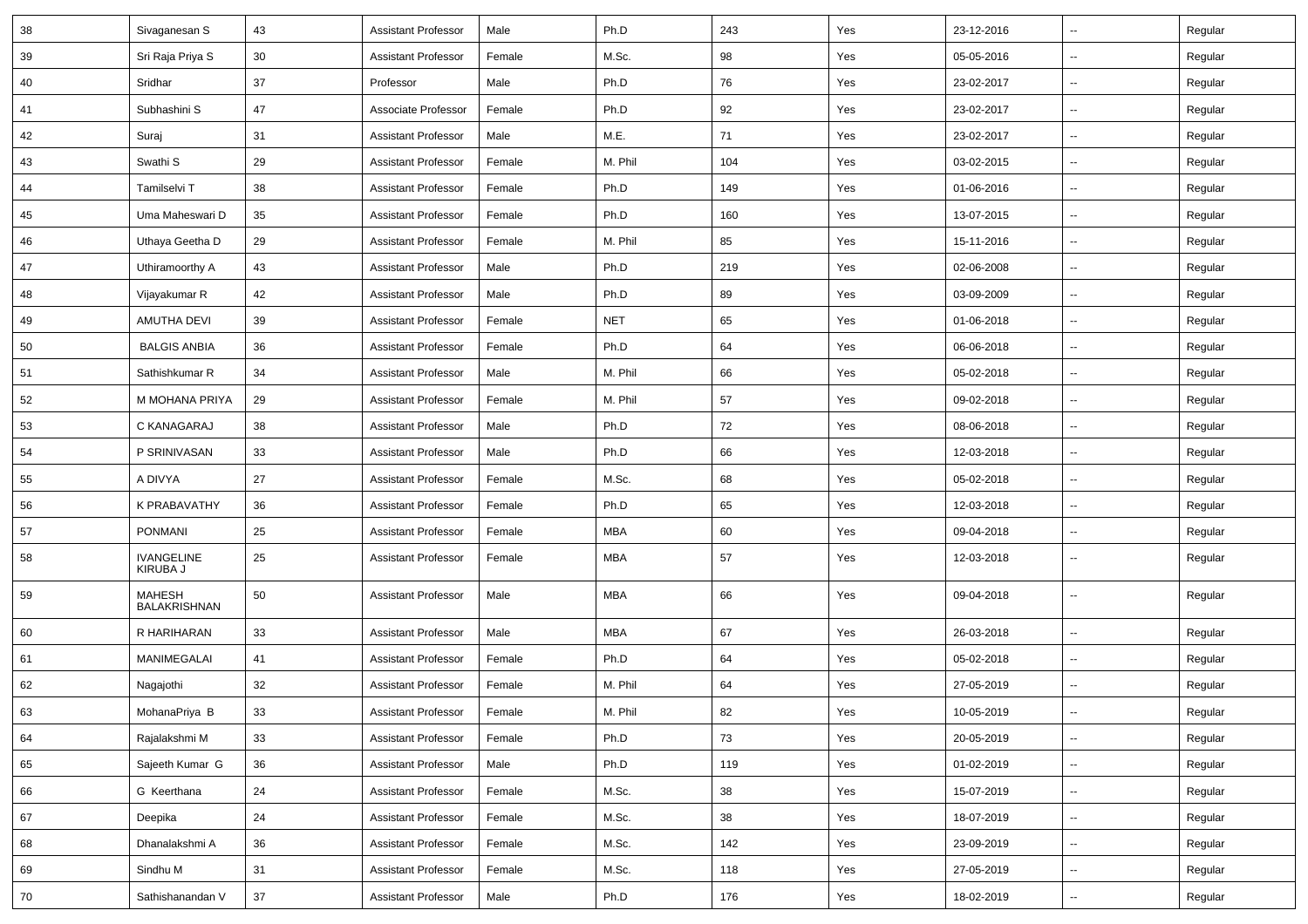| 71  | Saranya B            | 33 | <b>Assistant Professor</b>                          | Female | Ph.D       | 82  | Yes | 18-06-2018 | $\overline{\phantom{a}}$ | Regular |
|-----|----------------------|----|-----------------------------------------------------|--------|------------|-----|-----|------------|--------------------------|---------|
| 72  | Arut Geevitha G      | 36 | <b>Assistant Professor</b>                          | Female | M.Sc.      | 118 | Yes | 06-12-2017 | ⊶.                       | Regular |
| 73  | Shiney P             | 26 | <b>Assistant Professor</b>                          | Female | M. Phil    | 72  | Yes | 04-12-2018 | $\overline{\phantom{a}}$ | Regular |
| 74  | Rajeswari G          | 25 | <b>Assistant Professor</b>                          | Female | M.COM      | 58  | Yes | 03-05-2019 | Ξ.                       | Regular |
| 75  | Saroja Devi R        | 25 | <b>Assistant Professor</b>                          | Female | M.COM      | 58  | Yes | 06-06-2018 | --                       | Regular |
| 76  | Priyadharshini M     | 24 | <b>Assistant Professor</b>                          | Female | M.COM      | 42  | Yes | 10-05-2019 | --                       | Regular |
| 77  | Romeo M              | 25 | <b>Assistant Professor</b>                          | Male   | M. Phil    | 42  | Yes | 10-05-2019 | Ξ.                       | Regular |
| 78  | Kanimozhi C          | 25 | <b>Assistant Professor</b>                          | Female | M.COM      | 42  | Yes | 20-05-2019 | $\overline{\phantom{a}}$ | Regular |
| 79  | N R Nithya           | 32 | <b>Assistant Professor</b>                          | Female | M. Phil    | 116 | Yes | 27-05-2019 | ⊶.                       | Regular |
| 80  | Deepak Sounder R     | 31 | <b>Assistant Professor</b>                          | Male   | <b>MBA</b> | 91  | Yes | 20-11-2018 | $\overline{\phantom{a}}$ | Regular |
| 81  | Keerthana S          | 24 | <b>Assistant Professor</b>                          | Female | M.Sc.      | 30  | Yes | 06-07-2019 | $\overline{\phantom{a}}$ | Regular |
| 82  | Priya v              | 39 | <b>Assistant Professor</b>                          | Female | M.Sc.      | 100 | Yes | 27-05-2015 | -−                       | Regular |
| 83  | Soundharya S         | 25 | <b>Assistant Professor</b>                          | Female | M.Sc.      | 60  | Yes | 13-05-2016 | Ξ.                       | Regular |
| 84  | Priyanka S           | 26 | <b>Assistant Professor</b>                          | Female | M.Sc.      | 60  | Yes | 28-12-2016 | $\overline{\phantom{a}}$ | Regular |
| 85  | Kunguma Priya M      | 26 | <b>Assistant Professor</b>                          | Female | M.Sc.      | 70  | Yes | 31-03-2017 | ⊶.                       | Regular |
| 86  | Raji S               | 39 | <b>Assistant Professor</b>                          | Female | <b>MCA</b> | 59  | Yes | 07-01-2019 | Щ,                       | Regular |
| 87  | Prakash A            | 23 | <b>Assistant Professor</b>                          | Male   | MBA        | 30  | Yes | 02-05-2019 | $\overline{\phantom{a}}$ | Regular |
| 88  | Anand Babu P         | 31 | <b>Assistant Professor</b>                          | Male   | <b>MCA</b> | 60  | Yes | 23-12-2014 | --                       | Regular |
| 89  | Sakthivel K P        | 31 | <b>Assistant Professor</b>                          | Male   | <b>MCA</b> | 60  | Yes | 04-04-2017 | Ξ.                       | Regular |
| 90  | Ajith kumar A        | 26 | <b>Assistant Professor</b>                          | Male   | MSc(IT)    | 62  | Yes | 13-08-2018 | $\overline{\phantom{a}}$ | Regular |
| 91  | <b>DIVYAT</b>        | 26 | <b>Assistant Professor</b>                          | Female | M.Sc.      | 40  | Yes | 07-01-2019 | ⊷.                       | Regular |
| 92  | MohanaSundari        | 25 | <b>Assistant Professor</b>                          | Female | M.Sc.      | 44  | Yes | 12-01-2017 | $\overline{\phantom{a}}$ | Regular |
| 93  | Sindhuja             | 34 | <b>Assistant Professor</b>                          | Female | MBA        | 41  | Yes | 05-09-2018 | $\overline{\phantom{a}}$ | Regular |
| 94  | V Rajalakshmi        | 38 | <b>Assistant Professor</b>                          | Female | Ph.D       | 144 | Yes | 01-02-2019 | --                       | Regular |
| 95  | Aravindh S           | 28 | <b>Assistant Professor</b>                          | Male   | M.Sc.      | 38  | Yes | 01-10-2019 | Ξ.                       | Regular |
| 96  | <b>KPV Sabareesh</b> | 40 | Dean / Principal /<br>Director / Vice<br>Chancellor | Male   | Ph.D       | 34  | Yes | 05-01-2021 | --                       | Regular |
| 97  | J Elias Jebasingh    | 33 | <b>Assistant Professor</b>                          | Male   | M. Phil    | 17  | Yes | 12-06-2019 | Щ,                       | Regular |
| 98  | Dr A Kabilathbegam   | 44 | <b>Assistant Professor</b>                          | Female | Ph.D       | 24  | Yes | 17-08-2020 | $\overline{\phantom{a}}$ | Regular |
| 99  | S Varsha Varthini    | 26 | <b>Assistant Professor</b>                          | Female | M. Phil    | 16  | Yes | 21-01-2021 | $\sim$                   | Regular |
| 100 | S Kathiresan         | 27 | <b>Assistant Professor</b>                          | Male   | M. Phil    | 13  | Yes | 22-01-2021 | Щ,                       | Regular |
| 101 | R Pandeeswari        | 32 | <b>Assistant Professor</b>                          | Female | Ph.D       | 13  | Yes | 24-12-2019 | $\overline{\phantom{a}}$ | Regular |
| 102 | N Bhuvaneswari       | 32 | <b>Assistant Professor</b>                          | Female | Ph.D       | 113 | Yes | 18-11-2020 | --                       | Regular |
| 103 | <b>B</b> Prakash     | 30 | <b>Assistant Professor</b>                          | Male   | Ph.D       | 14  | Yes | 09-11-2019 | $\sim$                   | Regular |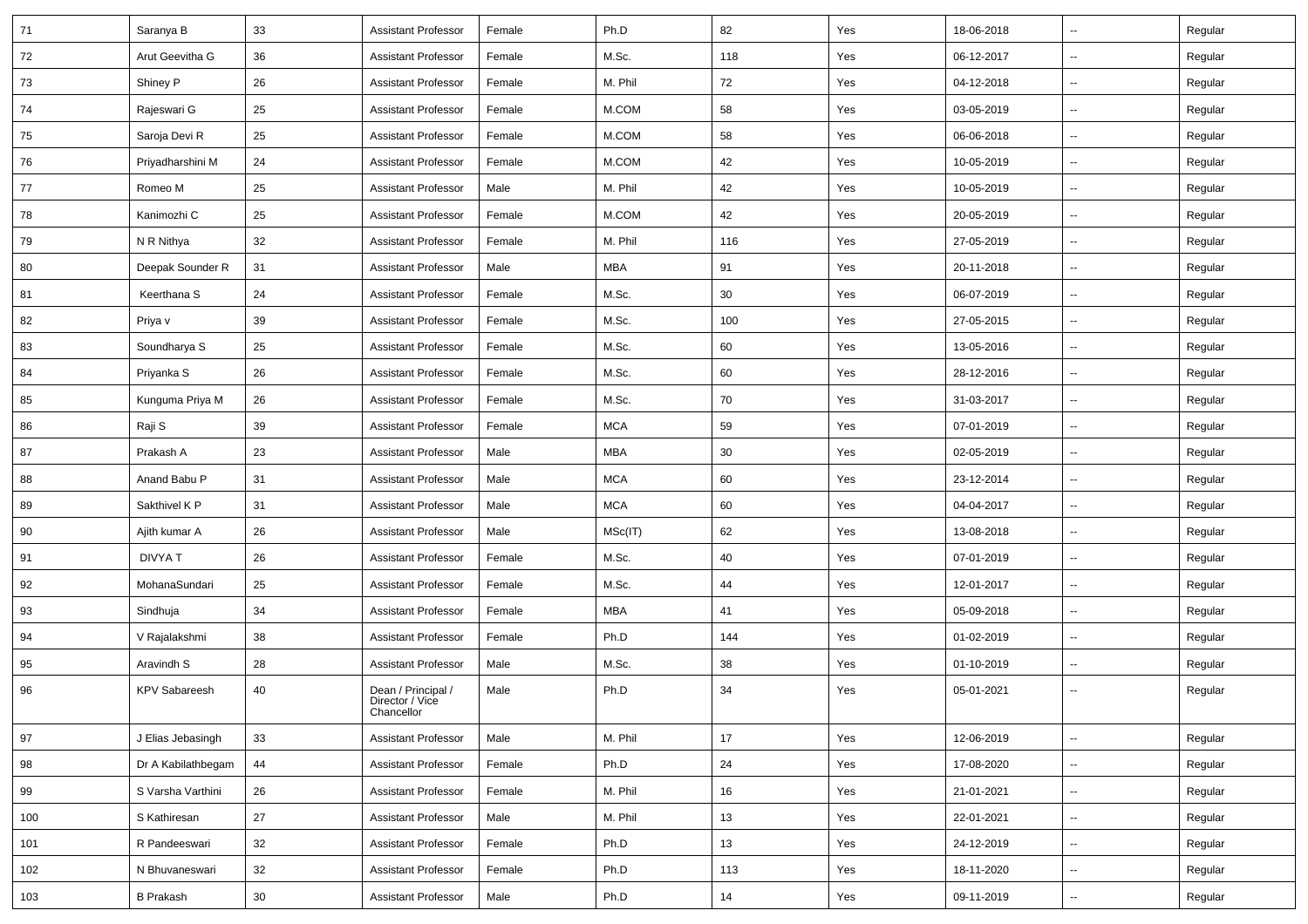| 104 | M Greeshma                      | 24 | <b>Assistant Professor</b>                          | Female | <b>NET</b>                        | 15  | Yes | 25-08-2020 | $\sim$                   | Regular |
|-----|---------------------------------|----|-----------------------------------------------------|--------|-----------------------------------|-----|-----|------------|--------------------------|---------|
| 105 | S Violet Beaulah                | 36 | <b>Assistant Professor</b>                          | Female | SET                               | 85  | Yes | 28-12-2019 | $\sim$                   | Regular |
| 106 | R Anaswara                      | 26 | <b>Assistant Professor</b>                          | Female | M.Sc.                             | 14  | Yes | 02-11-2020 | $\sim$                   | Regular |
| 107 | R Anisha                        | 23 | <b>Assistant Professor</b>                          | Female | M.A                               | 13  | Yes | 11-12-2020 | Ξ.                       | Regular |
| 108 | S N Suresh                      | 42 | Dean / Principal /<br>Director / Vice<br>Chancellor | Male   | Ph.D                              | 114 | Yes | 03-06-2019 | ۰.                       | Regular |
| 109 | P CHANDRABOSE                   | 27 | <b>Assistant Professor</b>                          | Male   | Ph.D                              | 55  | Yes | 01-04-2020 | $\sim$                   | Regular |
| 110 | M Sangeetha                     | 25 | <b>Assistant Professor</b>                          | Female | M.Sc.                             | 13  | Yes | 02-12-2020 | $\overline{a}$           | Regular |
| 111 | P Ajay kumar                    | 33 | <b>Assistant Professor</b>                          | Male   | MBA                               | 13  | Yes | 08-11-2019 |                          | Regular |
| 112 | F Stani slaus                   | 40 | <b>Assistant Professor</b>                          | Male   | Ph.D                              | 13  | Yes | 08-11-2019 | $\sim$                   | Regular |
| 113 | <b>K SRINIVASAN</b>             | 38 | <b>Assistant Professor</b>                          | Male   | M. Phil                           | 77  | Yes | 01-09-2019 | $\sim$                   | Regular |
| 114 | Shiney nirmala                  | 25 | <b>Assistant Professor</b>                          | Female | M.COM                             | 15  | Yes | 02-11-2020 | $\sim$                   | Regular |
| 115 | R Palanisamy                    | 39 | <b>Assistant Professor</b>                          | Male   | Ph.D                              | 178 | Yes | 02-09-2019 | $\sim$                   | Regular |
| 116 | K Prabhakaran                   | 29 | <b>Assistant Professor</b>                          | Male   | Ph.D                              | 17  | Yes | 12-09-2019 | $\overline{a}$           | Regular |
| 117 | A S R Sulthana                  | 35 | <b>Assistant Professor</b>                          | Female | M. Phil                           | 120 | Yes | 18-11-2019 | $\sim$                   | Regular |
| 118 | <b>B</b> Jeevithapriya          | 26 | <b>Assistant Professor</b>                          | Female | M. Phil                           | 18  | Yes | 24-08-2019 | $\sim$                   | Regular |
| 119 | R Pavithra                      | 24 | <b>Assistant Professor</b>                          | Female | M.Sc.                             | 18  | Yes | 19-08-2020 | $\sim$                   | Regular |
| 120 | S Greeshma                      | 24 | <b>Assistant Professor</b>                          | Female | M.Sc.                             | 18  | Yes | 06-08-2020 | --                       | Regular |
| 121 | K Rajeshwari                    | 24 | <b>Assistant Professor</b>                          | Female | M.Sc.                             | 18  | Yes | 03-08-2020 | $\sim$                   | Regular |
| 122 | M Rathishesha                   | 29 | <b>Assistant Professor</b>                          | Male   | M.COM                             | 15  | Yes | 02-11-2019 |                          | Regular |
| 123 | Kalaivani T                     | 40 | <b>Assistant Professor</b>                          | Female | Ph.D                              | 156 | Yes | 03-06-2019 | $\overline{\phantom{a}}$ | Regular |
| 124 | M Sivagama Sundari              | 27 | <b>Assistant Professor</b>                          | Female | M.COM                             | 11  | Yes | 06-08-2020 | $\sim$                   | Regular |
| 125 | V PRIYANKA                      | 21 | <b>Assistant Professor</b>                          | Female | M.A.(Economics)                   | 11  | Yes | 06-08-2020 | $\sim$                   | Regular |
| 126 | M MOHANAPRIYA                   | 24 | <b>Assistant Professor</b>                          | Female | M.COM                             | 11  | Yes | 06-08-2020 | $\sim$                   | Regular |
| 127 | P SASIKUMAR                     | 22 | <b>Assistant Professor</b>                          | Male   | M.COM                             | 11  | Yes | 06-08-2020 | $\sim$                   | Regular |
| 128 | G K RAGAVI                      | 23 | <b>Assistant Professor</b>                          | Female | M.COM                             | 11  | Yes | 06-08-2020 | Ξ.                       | Regular |
| 129 | J JENIFER SAGAR                 | 27 | Assistant Professor                                 | Female | ${\sf M.A}$                       | 11  | Yes | 06-08-2020 |                          | Regular |
| 130 | R SOUNDARYA                     | 25 | <b>Assistant Professor</b>                          | Female | M.A                               | 11  | Yes | 06-08-2020 | $\sim$                   | Regular |
| 131 | N GOWRI                         | 25 | <b>Assistant Professor</b>                          | Female | M.A                               | 11  | Yes | 06-08-2020 | ц.                       | Regular |
| 132 | J NITHEESH                      | 22 | <b>Assistant Professor</b>                          | Male   | M.A                               | 11  | Yes | 06-08-2020 | $\overline{\phantom{a}}$ | Regular |
| 133 | <b>BAYAS AHAMED</b><br>SULAIMAN | 23 | <b>Assistant Professor</b>                          | Male   | M.Sc.                             | 11  | Yes | 09-08-2020 | $\sim$                   | Regular |
| 134 | <b>G GOKULNATH</b>              | 24 | <b>Assistant Professor</b>                          | Male   | MA(MC): M.A.Mass<br>Communication | 12  | Yes | 11-08-2020 | $\overline{\phantom{a}}$ | Regular |
| 135 | A NITHYA                        | 34 | <b>Assistant Professor</b>                          | Female | Ph.D                              | 60  | Yes | 13-08-2020 | $\overline{\phantom{a}}$ | Regular |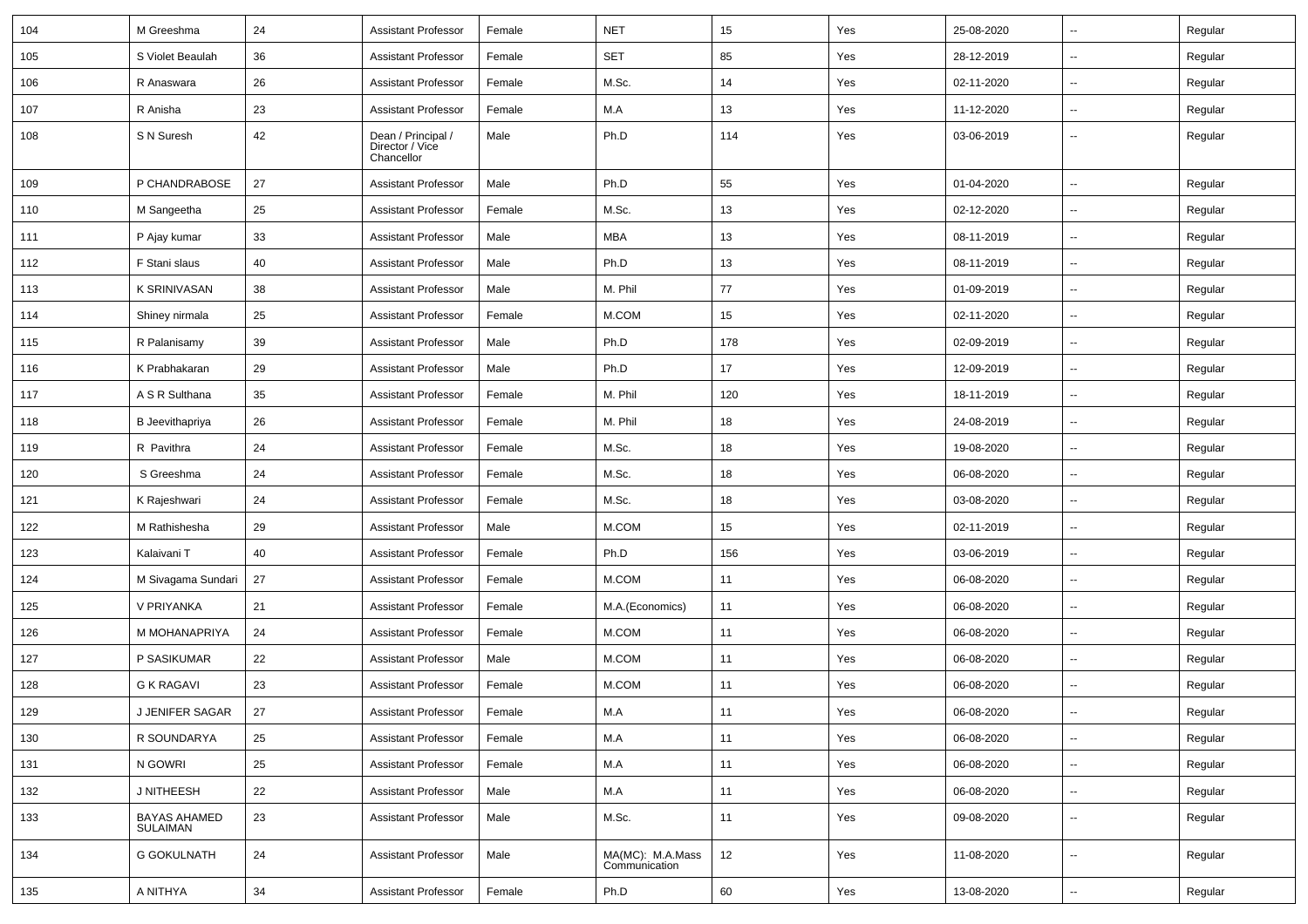| 136 | A B ALAGUHARANI              | 23 | <b>Assistant Professor</b> | Female | M.A        | 11             | Yes | 18-08-2020 | $\overline{\phantom{a}}$ | Regular |
|-----|------------------------------|----|----------------------------|--------|------------|----------------|-----|------------|--------------------------|---------|
| 137 | J ROSELIN<br><b>JENNIFER</b> | 25 | <b>Assistant Professor</b> | Female | M.A        | 11             | Yes | 23-08-2020 | --                       | Regular |
| 138 | H ANGEL TERASA               | 23 | <b>Assistant Professor</b> | Female | <b>MBA</b> | 11             | Yes | 03-08-2020 | н.                       | Regular |
| 139 | <b>MINU TANDON</b>           | 29 | <b>Assistant Professor</b> | Female | M.Sc.      | 59             | Yes | 30-08-2020 | $\overline{\phantom{a}}$ | Regular |
| 140 | V SRIDHAR                    | 58 | Associate Professor        | Male   | Ph.D       | 199            | Yes | 01-09-2020 | --                       | Regular |
| 141 | R KAVITHA                    | 46 | <b>Assistant Professor</b> | Female | Ph.D       | 142            | Yes | 03-09-2020 | --                       | Regular |
| 142 | P RAMESH                     | 31 | <b>Assistant Professor</b> | Male   | Ph.D       | 10             | Yes | 06-09-2020 | $\overline{\phantom{a}}$ | Regular |
| 143 | C CHESINTHA                  | 24 | <b>Assistant Professor</b> | Female | M. Phil    | 10             | Yes | 06-09-2020 | --                       | Regular |
| 144 | S ABINAYA                    | 27 | <b>Assistant Professor</b> | Female | M. Phil    | 20             | Yes | 06-09-2020 | --                       | Regular |
| 145 | P SUKUMAR                    | 30 | <b>Assistant Professor</b> | Male   | M. Phil    | 10             | Yes | 06-09-2020 | $\overline{\phantom{a}}$ | Regular |
| 146 | N S<br>PRIYADHARSHINI        | 22 | <b>Assistant Professor</b> | Female | M.Sc.      | 10             | Yes | 06-09-2020 | --                       | Regular |
| 147 | E KAMATCHI<br>MUTHULAKSHMI   | 37 | <b>Assistant Professor</b> | Female | M. Phil    | 122            | Yes | 06-09-2020 | --                       | Regular |
| 148 | <b>M AKILLA</b>              | 26 | <b>Assistant Professor</b> | Female | M.COM      | 46             | Yes | 08-09-2020 | $\overline{a}$           | Regular |
| 149 | A SATHYAPRIYA                | 30 | <b>Assistant Professor</b> | Female | Ph.D       | 10             | Yes | 13-09-2020 | --                       | Regular |
| 150 | S NAJUMUDEEN                 | 32 | <b>Assistant Professor</b> | Male   | <b>MBA</b> | 99             | Yes | 16-09-2020 | $\sim$                   | Regular |
| 151 | E LAVANYA                    | 22 | <b>Assistant Professor</b> | Female | M.Sc.      | 9              | Yes | 18-10-2020 | ⊷.                       | Regular |
| 152 | C CHITHRA DEVI               | 25 | <b>Assistant Professor</b> | Female | M.Sc.      | 8              | Yes | 22-11-2020 | --                       | Regular |
| 153 | N SUMA                       | 24 | <b>Assistant Professor</b> | Female | <b>MCA</b> | 8              | Yes | 22-11-2020 | --                       | Regular |
| 154 | N GANAPATHIRAM               | 23 | <b>Assistant Professor</b> | Male   | M.Sc.      | 8              | Yes | 22-11-2020 | --                       | Regular |
| 155 | S RAJESWARI                  | 44 | <b>Assistant Professor</b> | Female | Ph.D       | 163            | Yes | 06-12-2020 | --                       | Regular |
| 156 | T PRATHEEP                   | 36 | <b>Assistant Professor</b> | Male   | Ph.D       | 46             | Yes | 01-12-2020 | $\overline{\phantom{a}}$ | Regular |
| 157 | U RAHUL                      | 35 | <b>Assistant Professor</b> | Male   | Ph.D       | 48             | Yes | 29-11-2020 | ⊷.                       | Regular |
| 158 | V VARSHA                     | 22 | <b>Assistant Professor</b> | Female | M.COM      | $\overline{7}$ | Yes | 06-12-2020 | --                       | Regular |
| 159 | C K SRUTHI                   | 29 | <b>Assistant Professor</b> | Female | M.COM      | 11             | Yes | 06-12-2020 | $\overline{\phantom{a}}$ | Regular |
| 160 | P KAVIYA                     | 22 | <b>Assistant Professor</b> | Female | M.Sc.      | 7              | Yes | 10-12-2020 |                          | Regular |
| 161 | A PRAKASH                    | 30 | <b>Assistant Professor</b> | Male   | M. Phil    | 55             | Yes | 10-12-2020 | Ξ.                       | Regular |
| 162 | P<br>RAMAKRISHNAN            | 33 | <b>Assistant Professor</b> | Male   | Ph.D       | 42             | Yes | 03-01-2021 | $\overline{\phantom{a}}$ | Regular |
| 163 | P Jayalakshmi                | 46 | <b>Assistant Professor</b> | Female | Ph.D       | 199            | Yes | 29-01-2021 | $\overline{\phantom{a}}$ | Regular |
| 164 | S Maheswari                  | 23 | <b>Assistant Professor</b> | Female | M.Sc.      | 31             | Yes | 02-08-2020 | $\overline{\phantom{a}}$ | Regular |
| 165 | A Prakash                    | 23 | <b>Assistant Professor</b> | Male   | M.Sc.      | 10             | Yes | 16-09-2020 | $\sim$                   | Regular |
| 166 | M Manju                      | 23 | <b>Assistant Professor</b> | Female | M.COM      | 5              | Yes | 11-02-2021 | $\sim$                   | Regular |
| 167 | <b>B</b> Pavithra            | 22 | <b>Assistant Professor</b> | Female | M.COM      | 4              | Yes | 31-03-2021 | $\sim$                   | Regular |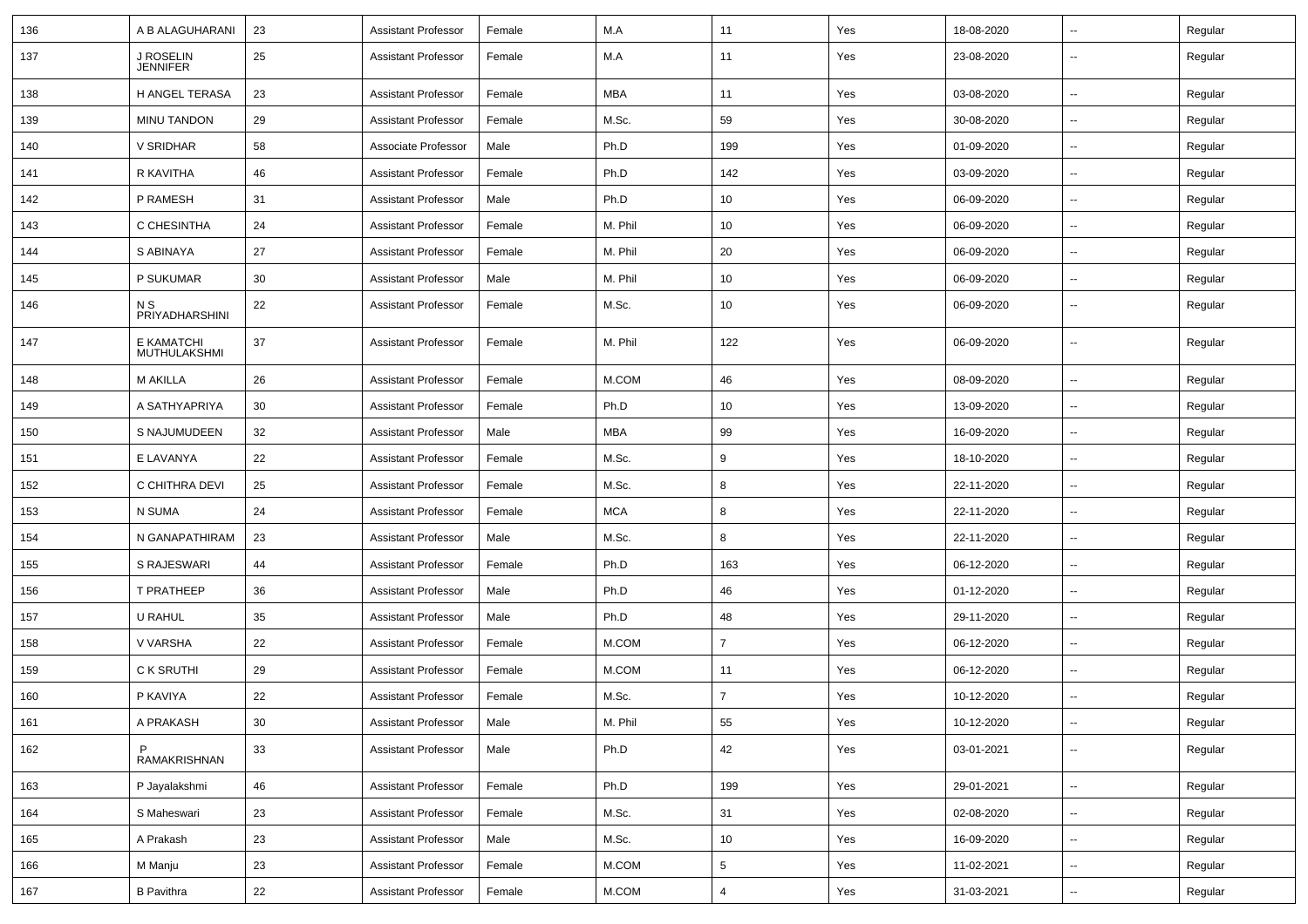| 168 | R Manikandan                        | 23 | <b>Assistant Professor</b> | Male   | M.Sc.           | 8              | Yes | 18-11-2020 | н.                       | Regular |
|-----|-------------------------------------|----|----------------------------|--------|-----------------|----------------|-----|------------|--------------------------|---------|
| 169 | A Manjula Devi                      | 30 | <b>Assistant Professor</b> | Female | M.Sc.           | 30             | Yes | 03-01-2021 | -−                       | Regular |
| 170 | M Mukesh                            | 32 | <b>Assistant Professor</b> | Male   | PGDM            | 131            | Yes | 02-08-2020 | $\overline{\phantom{a}}$ | Regular |
| 171 | R Manochitra                        | 22 | <b>Assistant Professor</b> | Female | M.A             | 6              | Yes | 21-01-2021 | --                       | Regular |
| 172 | V Sumathy                           | 48 | <b>Assistant Professor</b> | Female | M.COM           | 152            | Yes | 28-11-2020 | --                       | Regular |
| 173 | K Shapna                            | 26 | <b>Assistant Professor</b> | Female | M.Sc.           | 42             | Yes | 08-01-2021 | $\sim$                   | Regular |
| 174 | K Muthuramu                         | 27 | <b>Assistant Professor</b> | Male   | MBA             | 47             | Yes | 01-08-2020 | $\sim$                   | Regular |
| 175 | A Balaji Prabhu                     | 35 | <b>Assistant Professor</b> | Male   | <b>MBA</b>      | 51             | Yes | 14-08-2020 | -−                       | Regular |
| 176 | D Ramprakash                        | 44 | <b>Assistant Professor</b> | Male   | <b>MBA</b>      | 40             | Yes | 23-09-2020 | н.                       | Regular |
| 177 | M H MANIRAJ<br>PRABHU KEBA          | 38 | <b>Assistant Professor</b> | Male   | M. Phil         | 78             | Yes | 06-01-2021 | --                       | Regular |
| 178 | S Ramesh                            | 26 | <b>Assistant Professor</b> | Male   | M.Ed            | $\overline{7}$ | Yes | 29-01-2021 | $\overline{\phantom{a}}$ | Regular |
| 179 | JAYAKARUNAYAA                       | 29 | <b>Assistant Professor</b> | Female | <b>MBA</b>      | 10             | Yes | 03-01-2020 | --                       | Regular |
| 180 | <b>KAMALAKANNAN K</b>               | 64 | <b>Assistant Professor</b> | Male   | M.A.(Economics) | 99             | Yes | 02-12-2019 | -−                       | Regular |
| 181 | SATHIYA PRIYA D                     | 26 | <b>Assistant Professor</b> | Female | M.COM           | 18             | Yes | 30-11-2020 | Ξ.                       | Regular |
| 182 | <b>TAMILSELVI D</b>                 | 38 | <b>Assistant Professor</b> | Female | M.Sc.           | 121            | Yes | 20-06-2011 | $\sim$                   | Regular |
| 183 | ARUNA K K                           | 38 | <b>Assistant Professor</b> | Female | Ph.D            | 50             | Yes | 12-04-2020 | н.                       | Regular |
| 184 | BRADHA M                            | 40 | <b>Assistant Professor</b> | Female | Ph.D            | 40             | Yes | 04-12-2020 | -−                       | Regular |
| 185 | <b>NANDHINI R</b>                   | 29 | <b>Assistant Professor</b> | Female | M. Phil         | 30             | Yes | 11-06-2019 | н.                       | Regular |
| 186 | JAYABAL P                           | 36 | <b>Assistant Professor</b> | Male   | M. Phil         | 77             | Yes | 02-02-2015 | -−                       | Regular |
| 187 | <b>HARIPRASAD K</b>                 | 37 | <b>Assistant Professor</b> | Male   | M. Phil         | 50             | Yes | 17-08-2020 | Ξ.                       | Regular |
| 188 | <b>GEETHALAKSHMI</b>                | 39 | <b>Assistant Professor</b> | Female | Ph.D            | 50             | Yes | 02-11-2020 | н.                       | Regular |
| 189 | <b>PRAKASH R</b>                    | 35 | <b>Assistant Professor</b> | Male   | M. Phil         | 106            | Yes | 03-09-2012 | $\overline{\phantom{a}}$ | Regular |
| 190 | <b>EDITH</b><br><b>EVANGELINE T</b> | 23 | <b>Assistant Professor</b> | Female | M.A             | 17             | Yes | 12-12-2020 | $\overline{\phantom{a}}$ | Regular |
| 191 | <b>SARDARKHAN B</b>                 | 39 | <b>Assistant Professor</b> | Male   | M. Phil         | 30             | Yes | 02-11-2020 | $\overline{\phantom{a}}$ | Regular |
| 192 | SATHISH KUMAR R                     | 34 | <b>Assistant Professor</b> | Female | M. Phil         | 30             | Yes | 02-11-2019 | Щ,                       | Regular |
| 193 | ARUN RAAJ                           | 32 | <b>Assistant Professor</b> | Male   | MBA             | 68             | Yes | 01-07-2020 | Ξ.                       | Regular |
| 194 | DHANAJEYAN G                        | 33 | <b>Assistant Professor</b> | Male   | M.COM           | 44             | Yes | 20-05-2020 | ш,                       | Regular |
| 195 | IMMANUAL<br>KIRUBAKAR               | 27 | <b>Assistant Professor</b> | Male   | <b>MBA</b>      | 30             | Yes | 07-09-2020 | н.                       | Regular |
| 196 | <b>ASHMIS</b>                       | 44 | <b>Assistant Professor</b> | Female | Ph.D            | 40             | Yes | 01-04-2020 | н.                       | Regular |
| 197 | <b>UMAVATHI V</b>                   | 34 | <b>Assistant Professor</b> | Female | MBA             | 40             | Yes | 25-07-2018 | $\sim$                   | Regular |
| 198 | <b>JIJISHA R</b>                    | 31 | <b>Assistant Professor</b> | Female | M.Sc.           | 20             | Yes | 01-04-2020 | н.                       | Regular |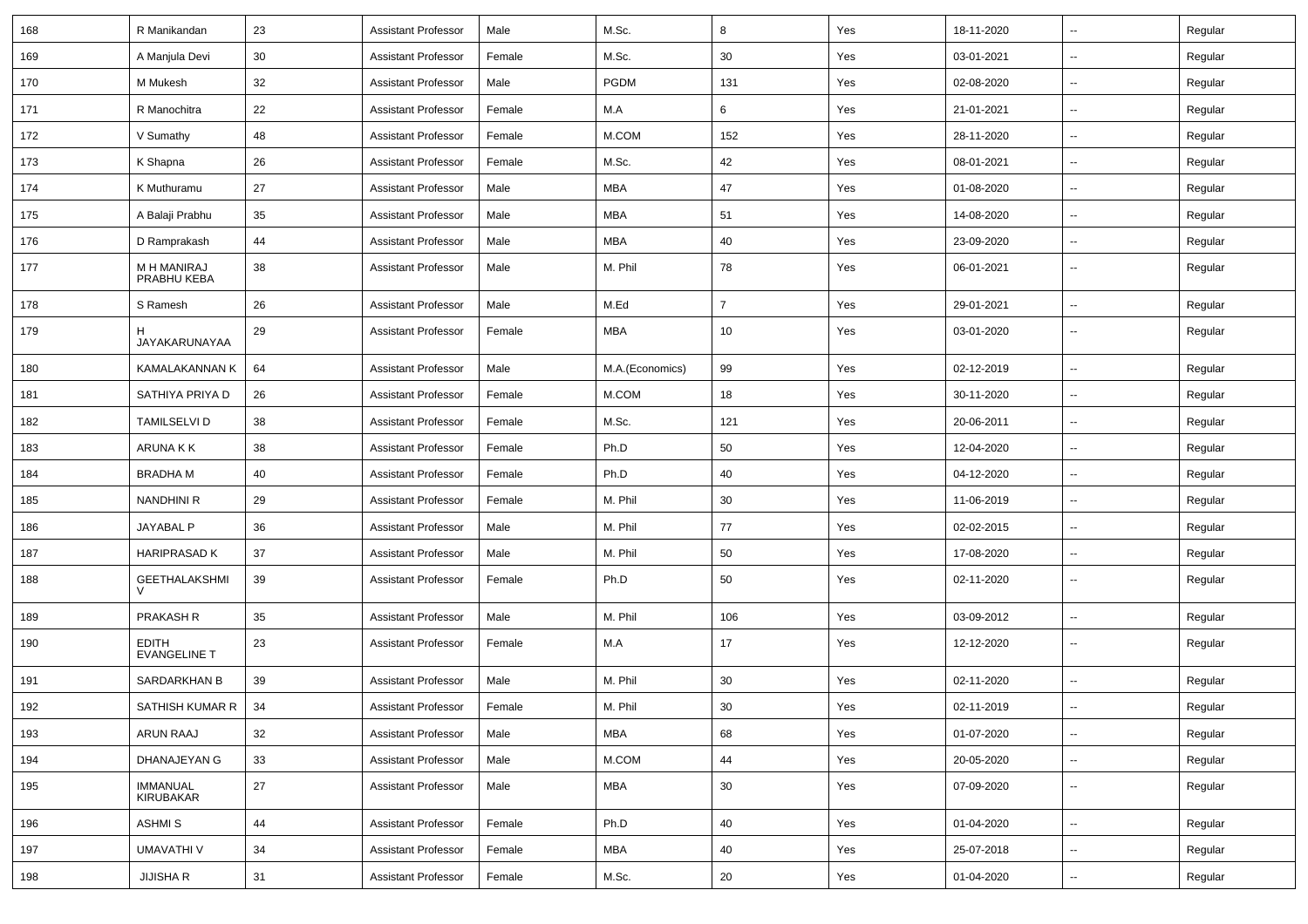| 199 | EDDLE QUEEN W                   | 28 | <b>Assistant Professor</b> | Female | M.COM                       | 60             | Yes | 20-07-2015 | $\overline{\phantom{a}}$ | Regular |
|-----|---------------------------------|----|----------------------------|--------|-----------------------------|----------------|-----|------------|--------------------------|---------|
| 200 | RADHA R                         | 38 | <b>Assistant Professor</b> | Female | M.A                         | 60             | Yes | 01-06-2015 | ⊷.                       | Regular |
| 201 | PRIYA D                         | 32 | <b>Assistant Professor</b> | Female | M.A                         | 40             | Yes | 09-04-2020 | $\overline{\phantom{a}}$ | Regular |
| 202 | JYOTHI C J                      | 49 | <b>Assistant Professor</b> | Female | M.Sc.                       | 20             | Yes | 01-06-2020 | $\overline{\phantom{a}}$ | Regular |
| 203 | <b>MALLIKA S</b>                | 37 | <b>Assistant Professor</b> | Female | Ph.D                        | 70             | Yes | 20-04-2015 | -−                       | Regular |
| 204 | KOUSALYA DEVI R                 | 42 | <b>Assistant Professor</b> | Female | M.A                         | 20             | Yes | 01-04-2020 | $\overline{\phantom{a}}$ | Regular |
| 205 | <b>SALMA NAZEEM S</b>           | 31 | <b>Assistant Professor</b> | Female | M.A                         | 20             | Yes | 01-04-2020 | ⊷.                       | Regular |
| 206 | <b>BHAKKYARAJ M</b>             | 34 | <b>Assistant Professor</b> | Male   | M. Phil                     | 25             | Yes | 01-04-2020 | ⊷.                       | Regular |
| 207 | ANU RANJANI                     | 29 | <b>Assistant Professor</b> | Female | M.Sc.                       | 40             | Yes | 14-07-2017 | $\overline{\phantom{a}}$ | Regular |
| 208 | <b>NELSON</b><br>ABIMANYU J     | 33 | <b>Assistant Professor</b> | Male   | M.Sc.                       | 30             | Yes | 01-11-2019 | $\overline{\phantom{a}}$ | Regular |
| 209 | NITHYANANDHAM<br>м              | 34 | <b>Assistant Professor</b> | Male   | <b>MBA</b>                  | 40             | Yes | 28-06-2020 | $\overline{\phantom{a}}$ | Regular |
| 210 | S SUGANYA                       | 31 | <b>Assistant Professor</b> | Female | Ph.D                        | 20             | Yes | 07-04-2020 | $\overline{\phantom{a}}$ | Regular |
| 211 | <b>SHA SHOWMIYA</b>             | 23 | <b>Assistant Professor</b> | Female | M.Sc.                       | $\overline{7}$ | Yes | 08-12-2020 | $\overline{\phantom{a}}$ | Regular |
| 212 | E LAKSHMIPRIYA                  | 24 | <b>Assistant Professor</b> | Female | M.Sc.                       | 17             | Yes | 15-02-2020 | $\sim$                   | Regular |
| 213 | T J RAJU                        | 30 | <b>Assistant Professor</b> | Male   | MJ: Master of<br>Journalism | 75             | Yes | 10-06-2015 | ⊷.                       | Regular |
| 214 | R SHANMUGA<br><b>PRIYA</b>      | 22 | <b>Assistant Professor</b> | Female | MJ: Master of<br>Journalism | 10             | Yes | 27-09-2020 | $\overline{\phantom{a}}$ | Regular |
| 215 | <b>M SUMAIYA</b>                | 24 | <b>Assistant Professor</b> | Female | M.Sc.                       | 10             | Yes | 28-09-2020 | $\overline{\phantom{a}}$ | Regular |
| 216 | R T LAVANYA                     | 23 | <b>Assistant Professor</b> | Female | M.COM                       | 17             | Yes | 01-02-2020 | ⊷.                       | Regular |
| 217 | <b>S JANANI</b>                 | 25 | <b>Assistant Professor</b> | Female | M.COM                       | 17             | Yes | 10-02-2020 | $\overline{\phantom{a}}$ | Regular |
| 218 | A ANUSHA                        | 24 | <b>Assistant Professor</b> | Female | M.COM                       | 17             | Yes | 10-02-2020 | $\overline{\phantom{a}}$ | Regular |
| 219 | TA ARCHANA                      | 25 | <b>Assistant Professor</b> | Female | M.COM                       | 12             | Yes | 06-07-2020 | $\overline{\phantom{a}}$ | Regular |
| 220 | M GOPI                          | 32 | <b>Assistant Professor</b> | Male   | <b>MBA</b>                  | 11             | Yes | 24-08-2020 | $\overline{\phantom{a}}$ | Regular |
| 221 | <b>M NAZREEN</b>                | 23 | <b>Assistant Professor</b> | Female | M.A                         | 11             | Yes | 16-08-2020 | $\overline{\phantom{a}}$ | Regular |
| 222 | P K A CHITRA                    | 41 | <b>Assistant Professor</b> | Female | Ph.D                        | 200            | Yes | 07-09-2020 | ⊷.                       | Regular |
| 223 | SELVAKUMAR A                    | 39 | <b>Assistant Professor</b> | Male   | Ph.D                        | 120            | Yes | 02-12-2020 | $\overline{\phantom{a}}$ | Regular |
| 224 | SATHISH KUMAR R                 | 32 | <b>Assistant Professor</b> | Male   | <b>MBA</b>                  | 120            | Yes | 23-07-2019 | $\overline{\phantom{a}}$ | Regular |
| 225 | <b>RAJESH R</b>                 | 34 | <b>Assistant Professor</b> | Male   | Ph.D                        | 52             | Yes | 12-02-2020 | $\sim$                   | Regular |
| 226 | RANJITH KUMAR R                 | 37 | <b>Assistant Professor</b> | Male   | Ph.D                        | 50             | Yes | 02-11-2020 | $\sim$                   | Regular |
| 227 | KAYATHRI D                      | 32 | <b>Assistant Professor</b> | Female | M. Phil                     | 20             | Yes | 02-11-2019 | $\sim$                   | Regular |
| 228 | CHANDINI<br><b>SULTANA SYED</b> | 30 | <b>Assistant Professor</b> | Female | Ph.D                        | 30             | Yes | 07-09-2020 | н.                       | Regular |
| 229 | MAANI MEBEL M                   | 36 | <b>Assistant Professor</b> | Male   | Ph.D                        | 20             | Yes | 02-12-2019 | $\sim$                   | Regular |